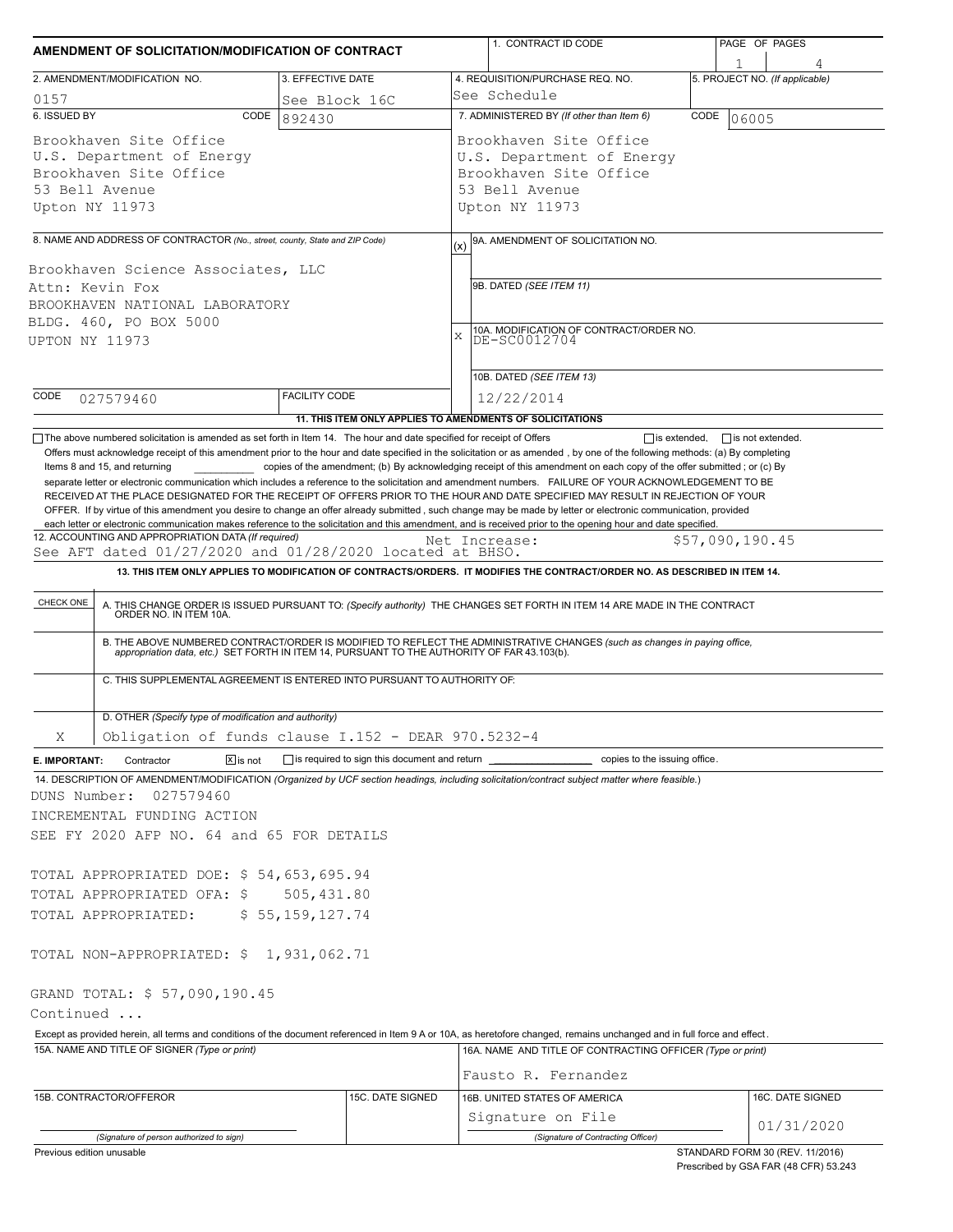**CONTINUATION SHEET** DE-SC0012704/0157 2 4 REFERENCE NO. OF DOCUMENT BEING CONTINUED **Example 2008** PAGE OF

NAME OF OFFEROR OR CONTRACTOR

Brookhaven Science Associates, LLC

| ITEM NO.<br>(A) | broomaven berenee nobeeracco,<br>SUPPLIES/SERVICES<br>(B)                                                                                                                            | QUANTITY UNIT<br>(C) | (D) | UNIT PRICE<br>(E) | <b>AMOUNT</b><br>(F) |
|-----------------|--------------------------------------------------------------------------------------------------------------------------------------------------------------------------------------|----------------------|-----|-------------------|----------------------|
|                 |                                                                                                                                                                                      |                      |     |                   |                      |
|                 | PREVIOUS CONTRACT AMOUNT: \$3,313,245,773.22<br>\$3,370,335,963.67<br>NEW CONTRACT AMOUNT:                                                                                           |                      |     |                   |                      |
|                 | INFORMATION LISTED BELOW IS AUTO-GENERATED<br>CONTENT BY STRIPES:                                                                                                                    |                      |     |                   |                      |
|                 | LIST OF CHANGES:<br>Reason for Modification : Funding Only Action<br>Total Amount for this Modification: \$57,090,190.45<br>New Total Amount for this Version:<br>\$3,370,335,963.67 |                      |     |                   |                      |
|                 | New Total Amount for this Award: \$3,370,335,963.67<br>Obligated Amount for this Modification:<br>\$54,728,505.35                                                                    |                      |     |                   |                      |
|                 | New Total Obligated Amount for this Award:<br>\$3,367,974,278.57                                                                                                                     |                      |     |                   |                      |
|                 | CHANGES FOR LINE ITEM NUMBER: 1<br>Total Amount changed from \$3,313,245,773.22 to<br>\$3,370,335,963.67<br>Obligated Amount for this modification:                                  |                      |     |                   |                      |
|                 | \$54,728,505.35                                                                                                                                                                      |                      |     |                   |                      |
|                 | CHANGES FOR DELIVERY LOCATION: 06005<br>Amount changed from \$3,313,245,773.22 to<br>\$3,370,335,963.67                                                                              |                      |     |                   |                      |
|                 |                                                                                                                                                                                      |                      |     |                   |                      |
|                 | NEW ACCOUNTING CODE ADDED:<br>Account code:                                                                                                                                          |                      |     |                   |                      |
|                 | See AFP dated 01-27-2020 located at BHSO                                                                                                                                             |                      |     |                   |                      |
|                 | Fund 00000                                                                                                                                                                           |                      |     |                   |                      |
|                 | Appr Year 0000                                                                                                                                                                       |                      |     |                   |                      |
|                 | Allottee 00                                                                                                                                                                          |                      |     |                   |                      |
|                 | Reporting Entity 000000<br>Object Class 00000                                                                                                                                        |                      |     |                   |                      |
|                 | Program 0000000                                                                                                                                                                      |                      |     |                   |                      |
|                 | Project 0000000                                                                                                                                                                      |                      |     |                   |                      |
|                 | WFO 0000000                                                                                                                                                                          |                      |     |                   |                      |
|                 | Local Use 0000000                                                                                                                                                                    |                      |     |                   |                      |
|                 | Quantity: 0                                                                                                                                                                          |                      |     |                   |                      |
|                 | Amount: \$505,431.80                                                                                                                                                                 |                      |     |                   |                      |
|                 | Percent: .015<br>Subject To Funding: N                                                                                                                                               |                      |     |                   |                      |
|                 | Payment Address:                                                                                                                                                                     |                      |     |                   |                      |
|                 | Payment - Direct Payment                                                                                                                                                             |                      |     |                   |                      |
|                 | from U.S. Dept of Treasury                                                                                                                                                           |                      |     |                   |                      |
|                 | NEW ACCOUNTING CODE ADDED:                                                                                                                                                           |                      |     |                   |                      |
|                 | Continued                                                                                                                                                                            |                      |     |                   |                      |
|                 |                                                                                                                                                                                      |                      |     |                   |                      |
|                 |                                                                                                                                                                                      |                      |     |                   |                      |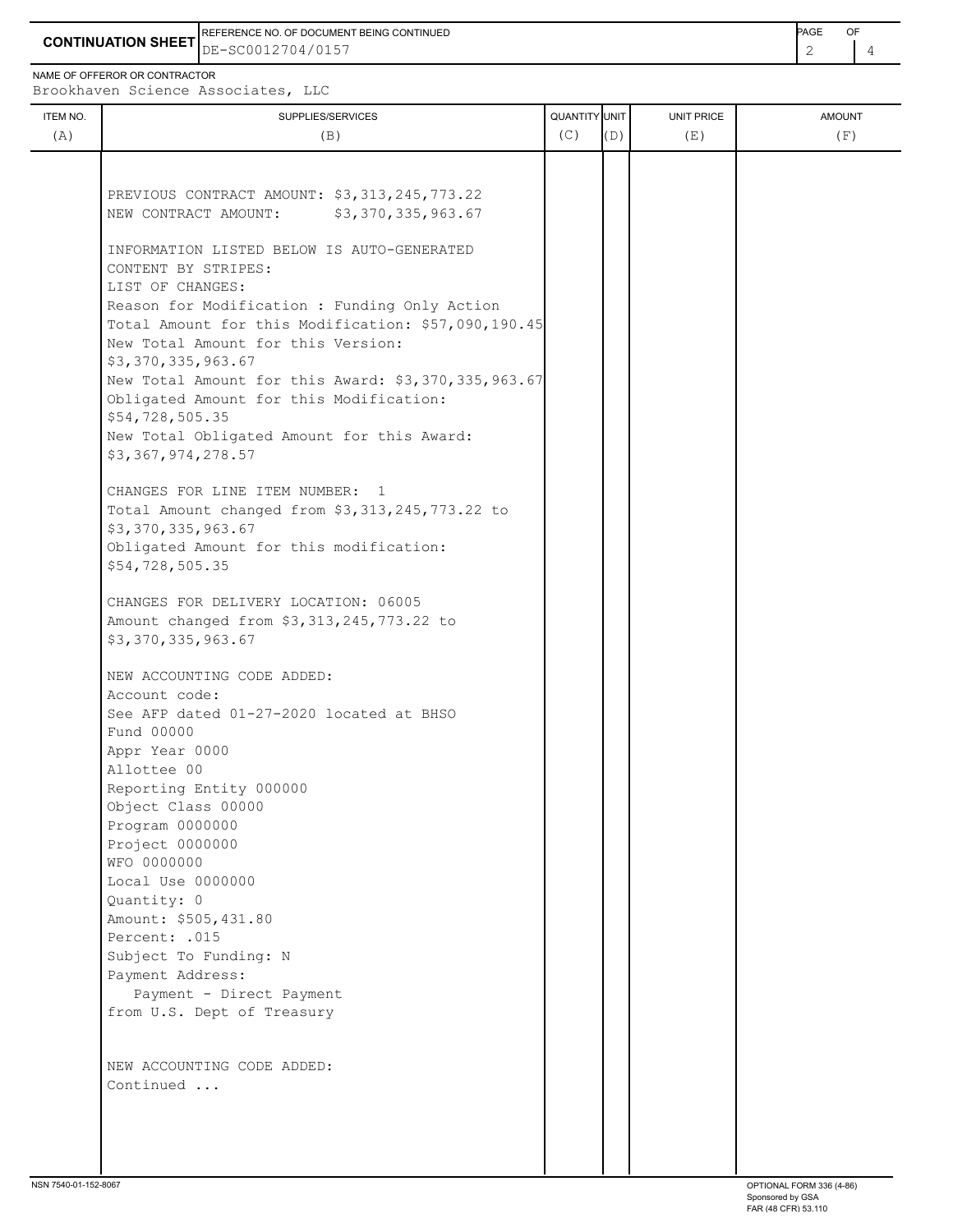**CONTINUATION SHEET** DE-SC0012704/0157 **And the set of the set of the set of the set of the set of the set of the set of the set of the set of the set of the set of the set of the set of the set of the set of the set of th** REFERENCE NO. OF DOCUMENT BEING CONTINUED **AGE ACCUMENT ACCUMENT OF A CONTINUED** 

NAME OF OFFEROR OR CONTRACTOR

| ITEM NO. | QUANTITY UNIT<br>SUPPLIES/SERVICES       |     |     | <b>UNIT PRICE</b> | <b>AMOUNT</b> |
|----------|------------------------------------------|-----|-----|-------------------|---------------|
| (A)      | (B)                                      | (C) | (D) | (E)               | (F)           |
|          | Account code:                            |     |     |                   |               |
|          | See AFP dated 01-27-2020 located at BHSO |     |     |                   |               |
|          | [Appropriated]                           |     |     |                   |               |
|          | Fund 00000                               |     |     |                   |               |
|          | Appr Year 0000                           |     |     |                   |               |
|          | Allottee 00                              |     |     |                   |               |
|          | Reporting Entity 000000                  |     |     |                   |               |
|          | Object Class 00000                       |     |     |                   |               |
|          | Program 0000000                          |     |     |                   |               |
|          | Project 0000000                          |     |     |                   |               |
|          | WFO 0000000                              |     |     |                   |               |
|          | Local Use 0000000                        |     |     |                   |               |
|          | Quantity: 0                              |     |     |                   |               |
|          | Amount: \$54,653,695.94                  |     |     |                   |               |
|          | Percent: 1.62161                         |     |     |                   |               |
|          | Subject To Funding: N                    |     |     |                   |               |
|          | Payment Address:                         |     |     |                   |               |
|          | Payment - Direct Payment                 |     |     |                   |               |
|          | from U.S. Dept of Treasury               |     |     |                   |               |
|          |                                          |     |     |                   |               |
|          |                                          |     |     |                   |               |
|          | NEW ACCOUNTING CODE ADDED:               |     |     |                   |               |
|          | Account code:                            |     |     |                   |               |
|          | See AFP dated 01-28-2020 located at BHSO |     |     |                   |               |
|          | [Non-Appropriated]                       |     |     |                   |               |
|          | Fund 00000                               |     |     |                   |               |
|          | Appr Year 0000                           |     |     |                   |               |
|          | Allottee 00                              |     |     |                   |               |
|          | Reporting Entity 000000                  |     |     |                   |               |
|          | Object Class 00000                       |     |     |                   |               |
|          | Program 0000000                          |     |     |                   |               |
|          | Project 0000000                          |     |     |                   |               |
|          | WFO 0000000                              |     |     |                   |               |
|          | Local Use 0000000                        |     |     |                   |               |
|          | Quantity: 0                              |     |     |                   |               |
|          | Amount: - \$430, 622.39                  |     |     |                   |               |
|          | Percent: -. 01278                        |     |     |                   |               |
|          | Subject To Funding: N                    |     |     |                   |               |
|          | Payment Address:                         |     |     |                   |               |
|          | Payment - Direct Payment                 |     |     |                   |               |
|          | from U.S. Dept of Treasury               |     |     |                   |               |
|          |                                          |     |     |                   |               |
|          |                                          |     |     |                   |               |
|          | Delivery Location Code: 06005            |     |     |                   |               |
|          | Brookhaven Site Office                   |     |     |                   |               |
|          | US Department of Energy                  |     |     |                   |               |
|          | Brookhaven Site Office                   |     |     |                   |               |
|          | 53 Bell Avenue                           |     |     |                   |               |
|          | Upton NY 11973                           |     |     |                   |               |
|          | Continued                                |     |     |                   |               |
|          |                                          |     |     |                   |               |
|          |                                          |     |     |                   |               |
|          |                                          |     |     |                   |               |